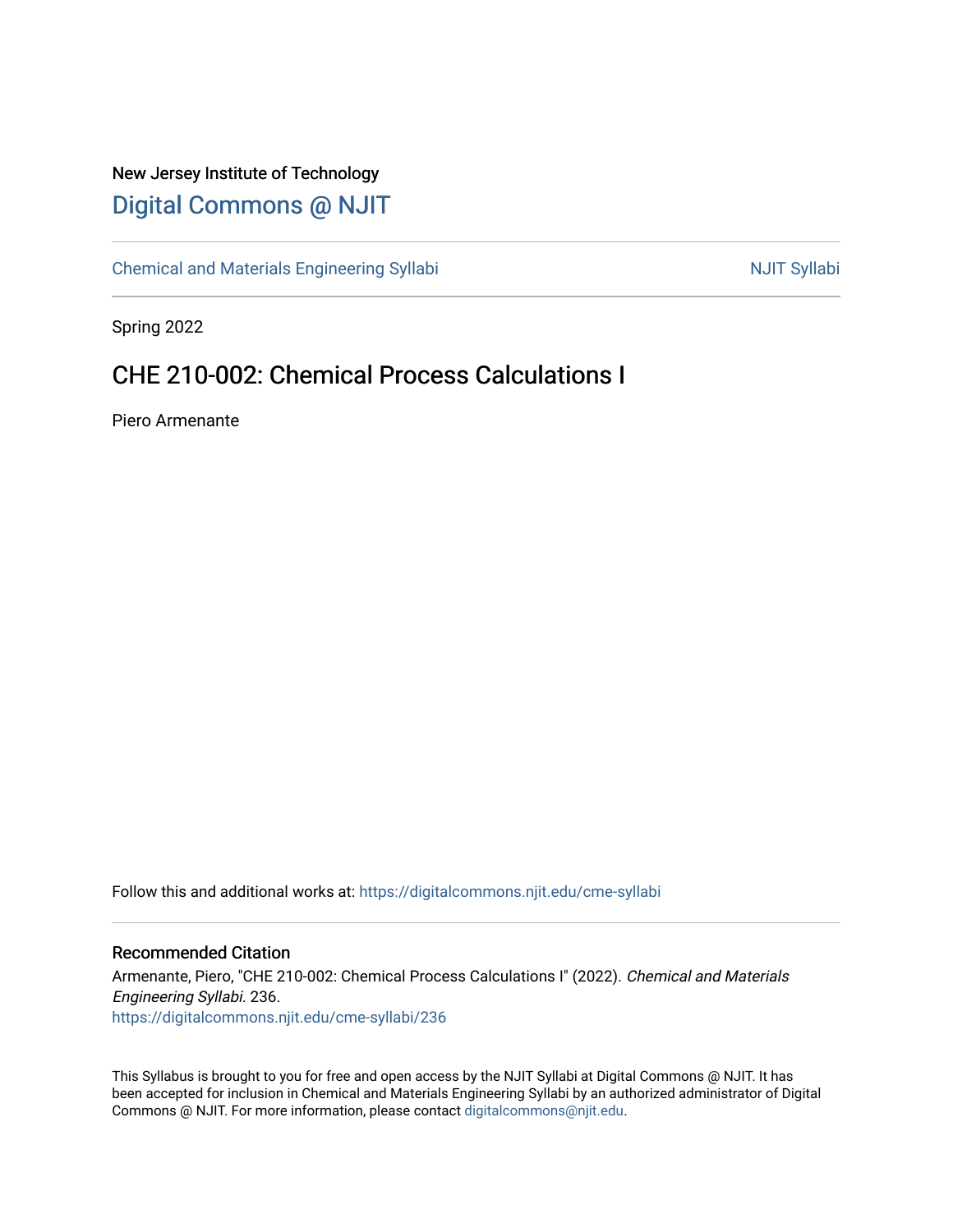

Dr. P. M. Armenante New Jersey Institute of Technology January 19, 2022

# **Chemical Process Calculations I ChE 210**

## **Syllabus**

**Term:** 2022 Spring Semester

| <b>NJIT Course Title:</b>         | ChE 210-002 - Chemical Process Calculations I<br>2 credits, 3 contact hours (2;0;1)                                                                                                                                                                                          |
|-----------------------------------|------------------------------------------------------------------------------------------------------------------------------------------------------------------------------------------------------------------------------------------------------------------------------|
| <b>Class Days and Times:</b>      | Monday and Wednesday, 1:00 - 2:20 pm                                                                                                                                                                                                                                         |
| Classroom:                        | Faculty Memorial Hall (FMH), Room 213, NJIT                                                                                                                                                                                                                                  |
| <b>Course Instructor:</b>         | Piero M. Armenante, Ph.D.<br>Distinguished Professor of Chemical Engineering<br>Master Teacher<br>New Jersey Institute of Technology<br>Otto H. York Department of Chemical and Materials Engineering<br>Newark, NJ 07102                                                    |
|                                   | Office: Tiernan Hall - Room 374<br>Telephone: (973) 596-3548; Mobile: (908) 347-8734 (preferred)<br>Fax: (973) 596-8436<br>E-Mail Address: piero.armenante@njit.edu                                                                                                          |
| <b>Instructor's Office Hours:</b> | Monday and Wednesday, 11:45 am-12:45 pm. Meeting room: 374<br>Tiernan Hall (office). Students can additionally e-mail Prof. Armenante<br>to set up appointments outside office hours, possibly to be conducted<br>via WebEx, i.e., online if needed.                         |
| <b>Teaching Assistant (TA):</b>   | Mr. Ashvin K. Vasudevan<br>Ph.D. Student in Chemical Engineering<br>New Jersey Institute of Technology<br>Otto H. York Department of Chemical and Material Engineering<br>Newark, NJ 07102-9895<br>Office: York Center - Room 206<br>Telephone: NA<br>E-mail: av377@njit.edu |
| TA's Office Hours:                | Tuesday and Thursday, 3:00-4:00 pm, or by appointment. Meeting<br>room: Study area on ground floor of York Center; or electronically via                                                                                                                                     |

## **Computer Software Requirements:**

• NJIT e-mail account, including UCID and password, to access:

WebEx.

- o Canvas [\(https://canvas.njit.edu/\)](https://canvas.njit.edu/)
- o WebEx [\(https://njit.webex.com/\)](https://njit.webex.com/)
- Web browser (Chrome, Firefox, Safari, etc. Internet Explorer is not recommended)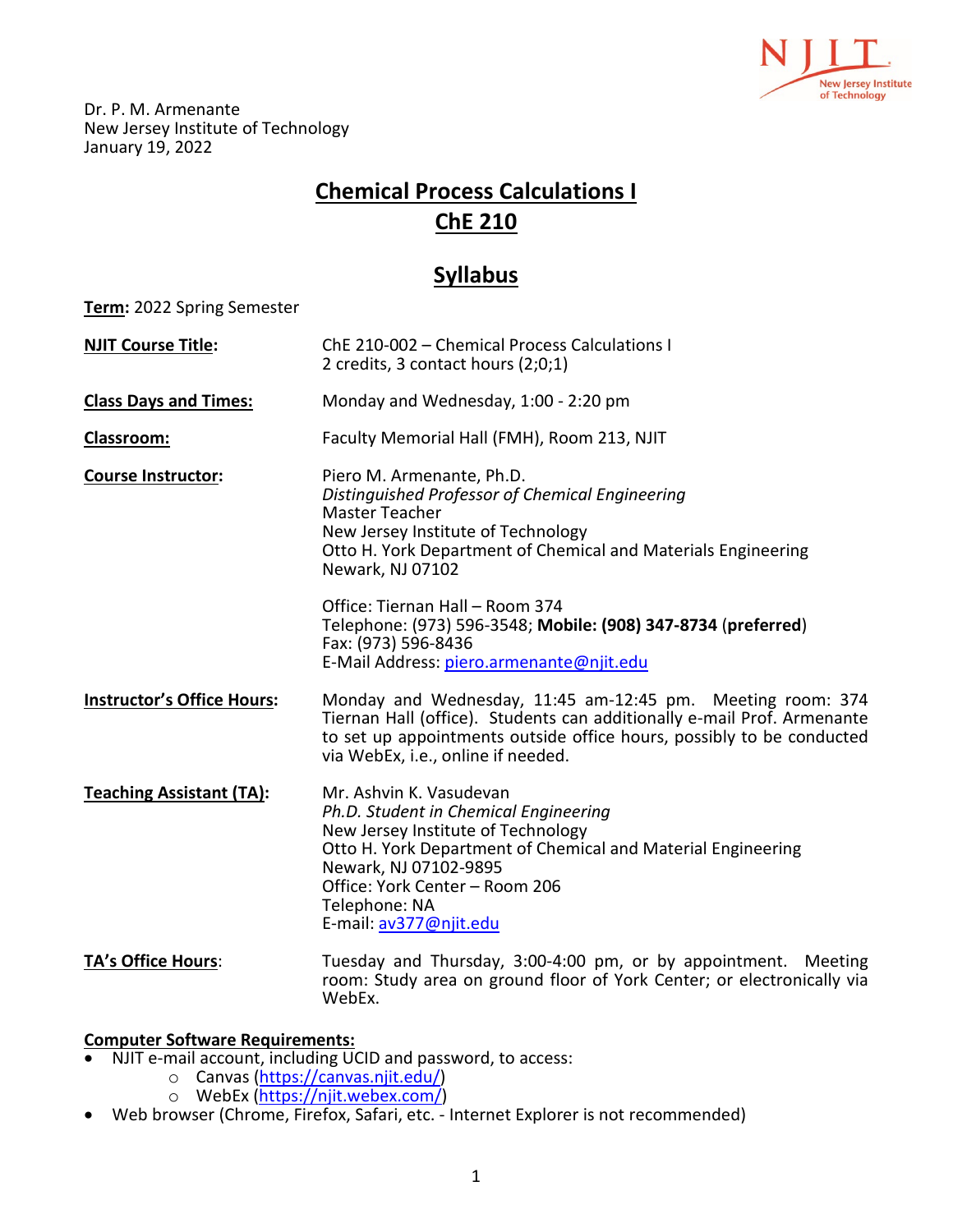

- 
- Adobe Acrobat (freeware)<br>Other common software to complete assignments (e.g., Microsoft Word, Microsoft Excel, etc.)

## **Mobile Phone App Requirements:**

- Office Lens (free) and/or CamScanner Apps (free)
- Cisco WebEx Meeting App (free)

## **Textbooks and Course Notes:**

• **Textbook**: The following book is **required**:

*Elementary Principles of Chemical Processes* by R.M. Felder, R.W. Rousseau, and L. G. Bullard, 4th Edition (2015). ISBN: 978-0470616291.

- o *Remark: Students should seriously consider buying a hard copy of the textbook instead of an e-book since exams are open-book, and computers and tablets will not be allowed to access the internet during exams.* I think that most students will eventually agree that this is a book that they want to have in their professional library.
- **Course Notes**: Armenante, P. M., 2022, *ChE 210 – Chemical Process Calculations I: Course Notes*. The *Notes* are available through Canvas and can be accessed as described below.

## **Availability of Course Notes, Homework Assignments, and Textbook:**

- Links to the *Course Notes* and the homework assignments will be available to the students through Canvas. Students can access Canvas directly by going to<https://canvas.njit.edu/> and following the instructions there
- The *Course Notes* will be posted on the internet as PDF files
- The homework assignments, homework solutions, and projects will be posted through Canvas as appropriate, depending on the material covered in that week (typically but not always on a weekly basis)
- If students experience problems and they are unable to log in or access course material, they should contact the NJIT Helpdesk at 973-596-2900
- The textbook is available in the NJIT bookstore (120 Summit Street; [njit@bkstr.com;](https://www.bkstr.com/njitstore/store-info-contact-us?cm_sp=GlobalFallFY19BTS-_-SNAHours-_-584) 973-596-3200; [https://www.bkstr.com/njitstore/home\)](https://www.bkstr.com/njitstore/home) or from the publisher

## **Course Prerequisites and Corequisites:**

- Prerequisites:
	- o CHEM 126-General Chemistry II
	- o MATH 112-Calculus II

**Course Description (from the NJIT catalog):** Analysis of chemical processes is introduced, emphasizing steady and unsteady-state mass and species balances. This course uses primarily chemistry and algebra to determine, for a wide variety of processes and applications, the flow and concentrations of different chemical species.

**Course Purpose:** ChE 210 prepares students to formulate and solve **material balances** on chemical process systems and lays the foundation for subsequent courses in thermodynamics, unit operations, kinetics, and process dynamics and control. More fundamentally, it introduces the engineering approach to problem-solving: breaking a process down into its components, establishing the relations between known and unknown process variables, assembling the information needed to solve for the unknowns, and finally obtaining the solution using appropriate computational methods.

- **Overall Course Objective:**<br>
 As the first true course in chemical engineering, ChE 210 introduces students to the fundamentals<br>
of chemical process analysis. In this course students will learn how to perform material bal unquestionably the first and most important quantitative element in the analysis of any process.
- ChE 210, together with *ChE 240–Chemical Process Calculations II* and *ChE 260–Fluid Flow* (its companion courses dealing with energy balances and momentum balances, respectively, to be taken next semester) provides the foundations for all ChE courses that will follow. Since much of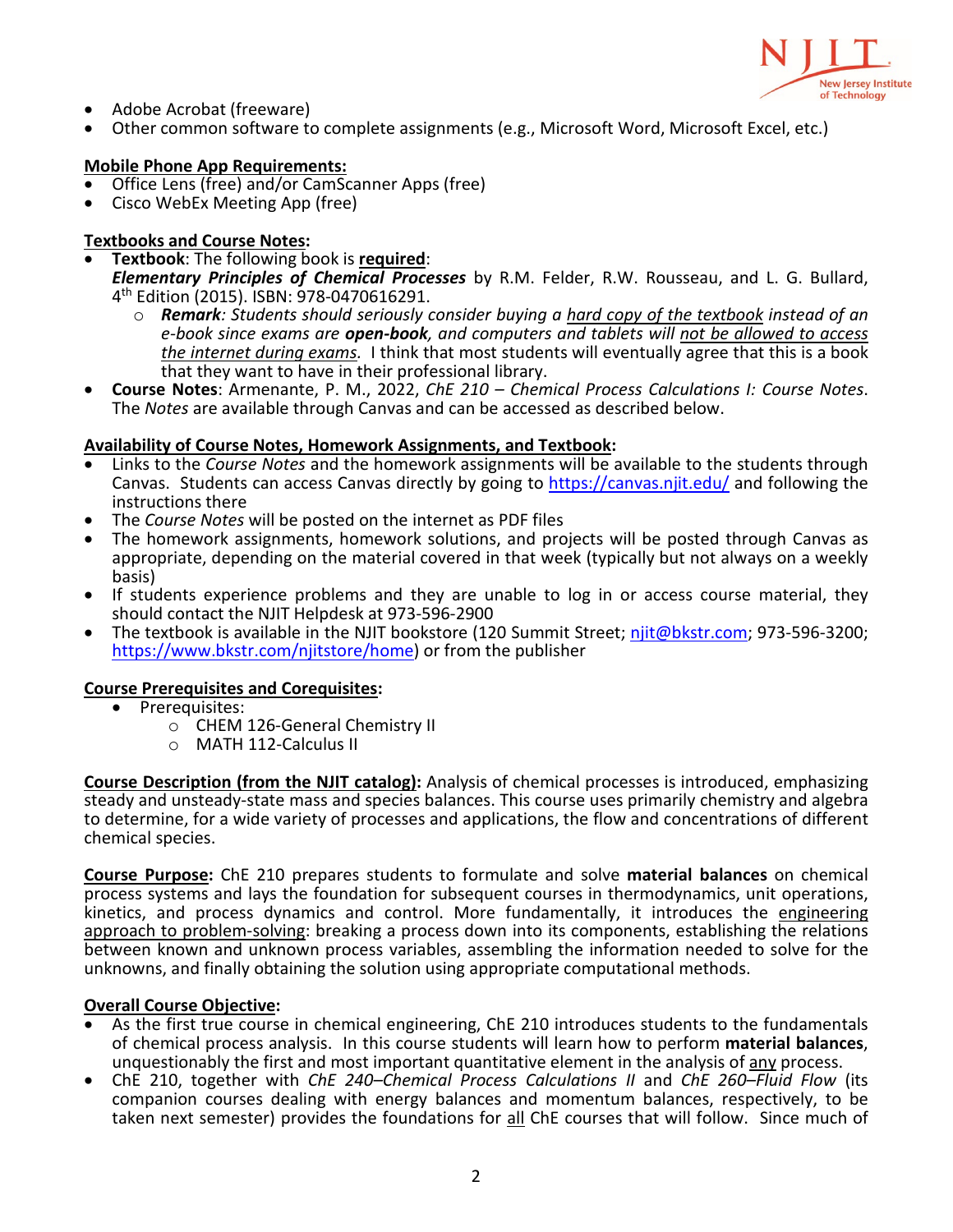

the rest of the chemical engineering curriculum is built on these three courses, failure to grasp the principles covered in ChE 210 (as well as ChE 240 and ChE 260) will have long lasting consequences and will be very detrimental to your performance in their Junior and Senior years, not to mention your professional life.

• ChE 210 is a rigorous, conceptually simple ("mass is conserved"), but application demanding course that will require students to develop new patterns of thinking and new approaches to quantitative problem solving.

## **Specific Course Objectives and Learning Outcomes:**

| By the end of the course, students will be able to:<br>and be assessed through: |                            |  |  |  |  |  |
|---------------------------------------------------------------------------------|----------------------------|--|--|--|--|--|
| Perform basic engineering calculations:                                         | Homework and exams         |  |  |  |  |  |
| o Convert quantities from one set of units to another quickly and               |                            |  |  |  |  |  |
| accurately;                                                                     |                            |  |  |  |  |  |
| o Define, calculate, and estimate properties of process materials               |                            |  |  |  |  |  |
| including fluid density, flow rate, chemical composition variables              |                            |  |  |  |  |  |
| (mass and mole fractions, concentrations), fluid pressure, and                  |                            |  |  |  |  |  |
| temperature.                                                                    |                            |  |  |  |  |  |
| Perform material balance calculations:                                          | Homework and exams         |  |  |  |  |  |
|                                                                                 |                            |  |  |  |  |  |
| o Draw and label process flowcharts from verbal<br>process                      |                            |  |  |  |  |  |
| descriptions;                                                                   |                            |  |  |  |  |  |
| ○ Carry out degree-of-freedom analyses;                                         |                            |  |  |  |  |  |
| o Write and solve material balance equations for single-unit and                |                            |  |  |  |  |  |
| multiple-unit processes, processes with recycle and bypass, and                 |                            |  |  |  |  |  |
| reactive processes.                                                             |                            |  |  |  |  |  |
| Perform applied physical chemistry calculations:                                | Homework and exams         |  |  |  |  |  |
| ○ Use basic equations of state to calculate molar flow rates based              |                            |  |  |  |  |  |
| on data for volumetric flow rate, temperature, and pressure;                    |                            |  |  |  |  |  |
| $\circ$ Calculate the partial pressure of a constituent of a gas mixture.       |                            |  |  |  |  |  |
| Use basic computational tools:                                                  | Homework and project       |  |  |  |  |  |
| $\circ$ Use spreadsheets (EXCEL) to solve problems                              |                            |  |  |  |  |  |
| Begin to understand the importance of safety issue                              | Specific homework          |  |  |  |  |  |
| o Become aware and start evaluating potential safety hazards in                 |                            |  |  |  |  |  |
| processes, in particular, chemical processes                                    |                            |  |  |  |  |  |
| Work in problem-solving teams                                                   | Project and in-class group |  |  |  |  |  |
|                                                                                 | activities                 |  |  |  |  |  |

# **Course Requirements:**

- Examinations: Three (3) exams, i.e., Exam 1, Exam 2 and Final Exam
- - Homework: Assigned by the instructor as appropriate (typically weekly)
- Quizzes: Short in-class quizzes on homework just completed (typically weekly)<br>Project: A computer project will be assigned in the second half of the semeste A computer project will be assigned in the second half of the semester

- 
- 
- **Exams:**<br>• There will be a total of three (3) exams, including the final exam<br>• A calendar of exams is included in the Course Outline given below<br>• All exams, with the exception of the final exam, will be one-class period unless otherwise stated. The final exam will be 2 hr and 30 minutes long<br>Only the following material can be used during the exams:
- - o Textbook (printed version **only**)
	- o Printed version of Prof. Armenante's *Course Notes* (posted on Canvas), possibly annotated during classes as students take notes on them
	- o 1-page cheat sheet (both sides)
	- o Conversion table sheet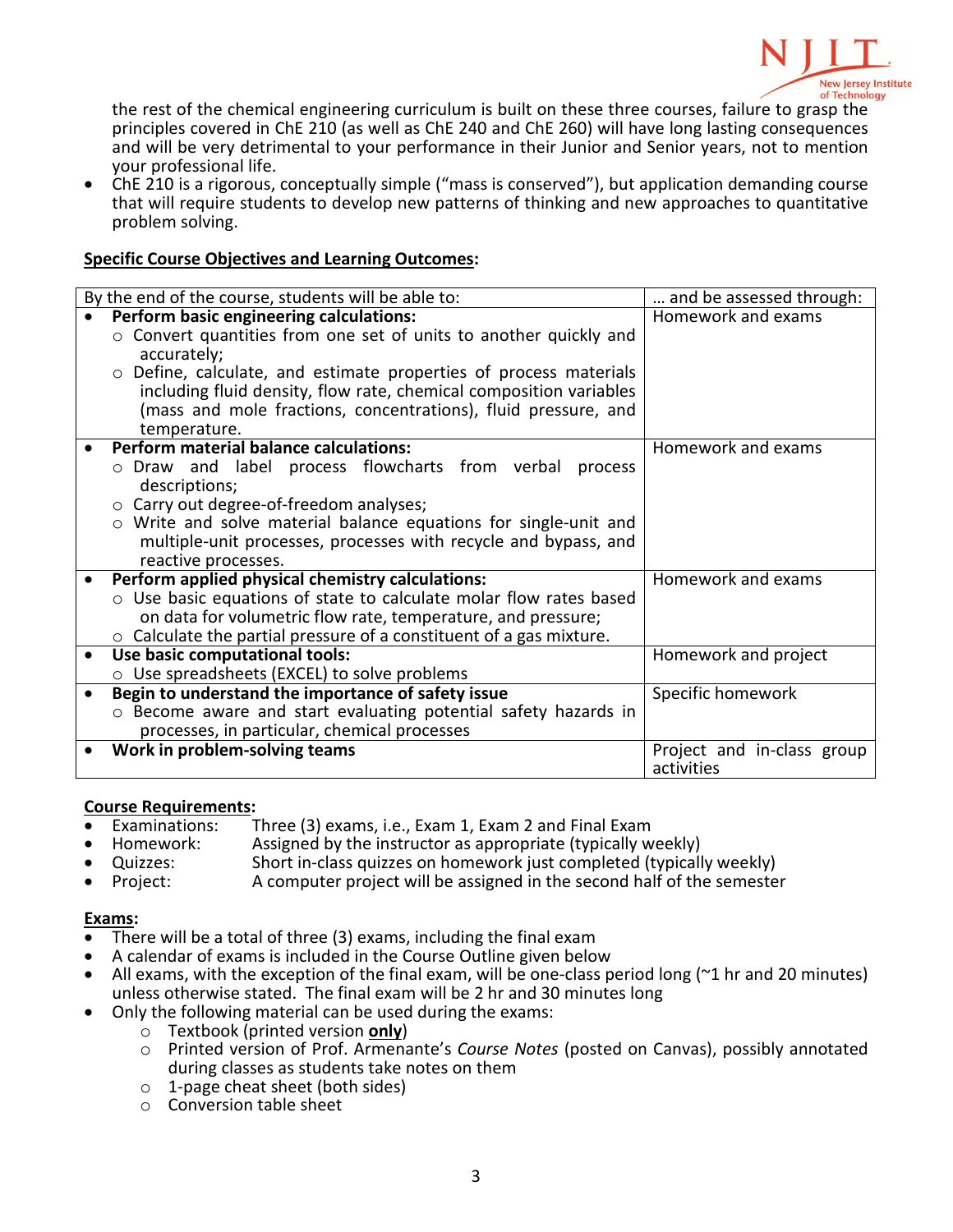

- o Calculator
- o No homework, copies of homework solutions, past exams, and similar material will be allowed during the exams
- o *During exams, students will not be able to use computers or mobile phones to communicate with anyone or access any sites*
	- For this reason, **you may want to purchase a hard copy of the textbook**
- Any change in the exam policy, if needed, will be announced by the instructor prior to the exams
- The final exam will be on all material covered throughout the course
- Make-up exams will only be given to students who cannot attend the regular exam time, *and only under documented and extraordinary circumstances*. In any case, no student will be allowed to take a make-up exam unless he/she has the prior consent of the instructor. *If a student will simply not come to an exam, the exam grade will automatically be zero*
- Because of confidentiality issues, the Office of the **Dean of Students** now handles all issues related to **medical conditions** (including justification for postponing exams)

## **Quizzes**:

- Quizzes consist of short weekly in-class tests (last 10 minutes of a class period, typically on
- Wednesday)<br>Quizzes are based on a the **most recent homework assignment** (e.g., one of the homework problems already assigned and collected, and for which solution has been posted already)
- Quizzes are **close-book, close-note**
- **Calculators** are allowed
- *During quizzes, students will not be able to use computers or mobile phones to communicate with anyone or access any sites*

**Test and Homework Re-Grades:** If you believe that an error was made in grading the homework or a quiz you contact the TA with a short justification of your claim and attach it to the original homework/quiz in question. If you believe that an error was made in grading an exam or you would like to discuss any issues related to an exam you should contact Prof. Armenante instead. The "statute of limitation" for submitting such claims is one week after the homework/quiz/exam is returned.

## **Homework Assignments:**

- Homework assignments will be posted on Canvas as appropriate (typically on a weekly basis)
- Students should turn in the homework by scanning it as a **single** PDF file with their phone (using Office Lens and/or CamScanner free apps) and uploading it to Canvas
- Students should **upload the completed assignments to Canvas** at the **beginning** of the class period when the assignment is due
- No late homework will be accepted unless a valid reason is provided **in advance** (e.g., an upcoming business trip)
- **Each problem** in each homework assignment will be graded by the TA using a scale from 0 (worst) to 10 (best). However, given the large number of students and problem only a simplified grading approach may be used (0, 5, 10)
	- $\circ$  Example: if a homework assignment contains 6 problems, the maximum number of points for that assignment will be 60/60
- Problem solutions will be posted on Canvas
- *Important Remark: Previous experience has clearly shown that those students who do not work on the assigned problems (or at least seriously try to solve them) typically perform very poorly on the exams.*

## **Homework Format**:

- **Use** only **Engineering Format paper** or similar paper for the homework (a printable copy of the engineering Format paper is available in Canvas. Alternatively, you can buy a pad)
- 
- Use appropriate *graph paper* (linear, log, semi-log) if necessary, or Engineering Format paper<br>• Begin each problem on a new page. However, short problems can be solved on the same page<br>• Draw a box around all final num
-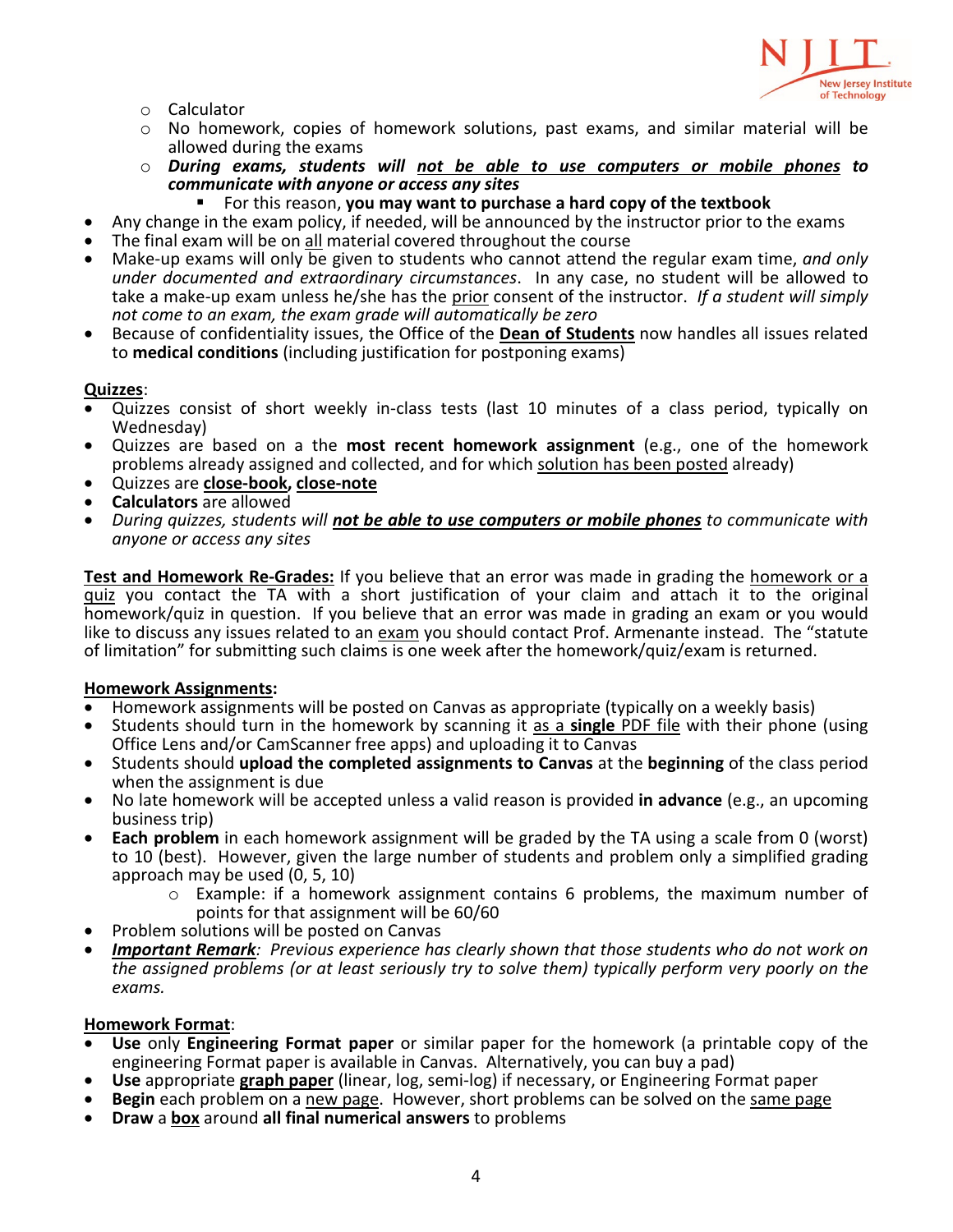

- 
- 
- Complete all assignments in <u>your own handwriting</u><br>• Submit problems in the same order as in the homework assignment<br>• Include complete calculations for all results presented to demonstrate how results were obtained<br>• In
- 
- **Use** the appropriate number of **significant figures** (often two or three) for all results (but use at least two extra significant figures in calculations)
- **Use** Office Lens or CamScanner (free apps) on your mobile phone to **scan your homework** and create a **single pdf file**
- **Upload** your homework to Canvas by the due date
- Make sure that you **adhere to this format** to avoid losing points

## **Project**:

- A computer project will be assigned in the second half of the semester
- The project can be completed by an individual student or by a team made of two students

**Grading Policy:** The grading policy for this course is as follows:

- Exam 1...............................................20%
- Exam 2...............................................20%
- Final exam.........................................30%
- Quizzes..............................................15%
- Homework.........................................10% • Projects ...............................................5%
- Total ................................................100%

*Important Remark: I do not grade on a curve in this course*. It is theoretically possible for everyone in the class to receive an A (or an F). Your performance will depend **only** on **how you do**, not on how everyone else in the class does.

**Course Final Grade:** a tentative guideline for the assignment of final grades is the following:

| <b>Cumulative Points</b> | <b>Overall Grade</b> |  |  |
|--------------------------|----------------------|--|--|
| ~90 to 100%              |                      |  |  |
| ~75 to ~90%              | $B/B+$               |  |  |
| ~60 to ~75%              | $C/C+$               |  |  |
| ~50 to ~60%              | $n_{\mathsf{D}''}$   |  |  |
| 0 to $^{\sim}50\%$       |                      |  |  |

*Please remember that this is only a guideline designed to help the students understand how they are performing in the course. I will possibly slightly change the grading scale (both ways) when assigning the final grades.*

I will assign the "D" grade only **sporadically**, since this implies that students in this grade category do not know appropriately well the critical content of course, which will be essential for the rest of their academic and work career. Instead students falling in the D-grade range will likely receive either a C or an F.

The grade of "Incomplete" will be given only under the most unusual and severe circumstances beyond control of the student.

If a student wishes to withdraw from the course, he/she may do so only before the date set by the Registrar's Office. Past this date a final grade will be assigned to the student.

**Class Attendance:** As required by NJIT policies "*All undergraduates are expected to attend all regularly scheduled classes*" [\(https://www.njit.edu/registrar/policies/attendancepolicy.php\)](https://www.njit.edu/registrar/policies/attendancepolicy.php). In other terms,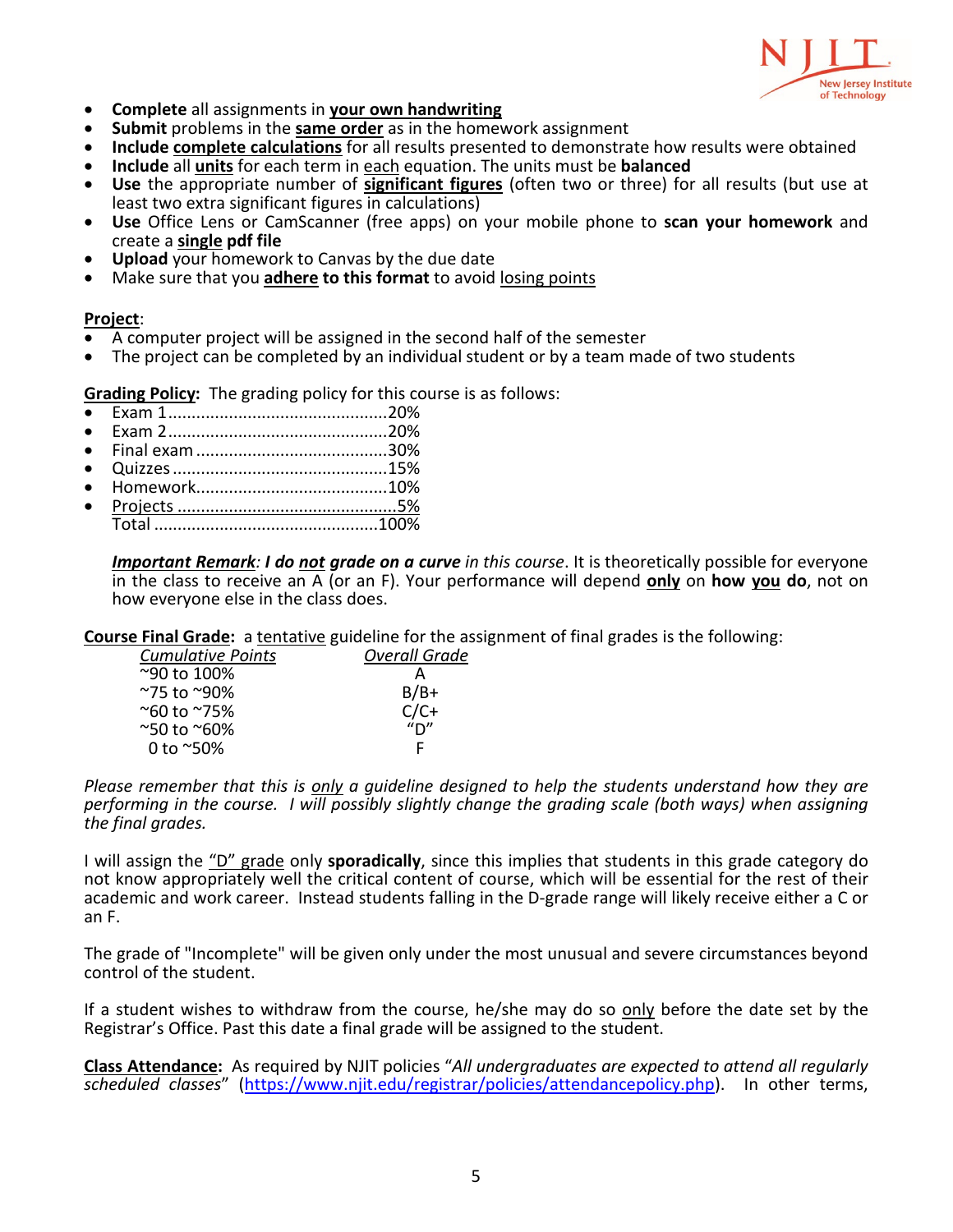

attendance is required. Irrespective of any policy consideration, students will not be able to pass the course unless they attend classes regularly to learn the important material covered in the lectures.

## **Laptop and Mobile Phone Use:**

- Although technology opens up new learning possibilities for students, sometimes students utilize it in ways that are inappropriate. **Students cannot text, e-mail, surf the Internet, play games, use Facebook, instant messaging, etc., during class time** since this is a major distraction for the student doing it as well as for others, and prevents active class participation. Cell phones must be put on silent during class. However, students may use laptops to take notes during classes.
- *During exams and quizzes, students will not be able to use computers and mobile phones to communicate with anyone or access any sites.* For this reason, **students may want to purchase a hard copy of the textbook.**

**Time Commitment:** Because of its importance, students are expected to spend about six (6) hours/week in preparation for this course. Weaker students will find it necessary to spend more time.

Students are strongly urged to adjust their study and work schedule so that they will have time to cope with the demands for this course, as well as your other courses. **Falling behind in this course is extremely risky since it will be very difficult to catch up**.

This course is the **first true chemical engineering course** in the curriculum. It is likely that some students will find this course to be one of the most difficult courses taken in college. Through this course, students will be able to test their own interest in, and aptitude for, chemical engineering, while the instructor will evaluate each student's performance and potential for success in the field.

**Code of Conduct and Academic Integrity:** Academic Integrity is the cornerstone of higher education and is central to the ideals of this course and the university. Cheating is strictly prohibited and devalues the degree that students are working on. As members of the NJIT community, students have the responsibility to protect their educational investment by knowing and following the NJIT University Policy on Academic Integrity that is found at [http://www5.njit.edu/policies/sites/policies/files/academic-integrity-code.pdf.](http://www5.njit.edu/policies/sites/policies/files/academic-integrity-code.pdf) The Code will be upheld on all issues related to the course. Students are expected to be familiar with the code and conduct themselves accordingly. Academic integrity is fundamental to the activities and principles of a university. All members of the academic community must be confident that each person's work has been responsibly and honorably acquired, developed, and presented. Any effort to gain an advantage not given to all students is dishonest whether or not the effort is successful. The academic community regards breaches of the academic integrity rules as extremely serious matters. Sanctions for such a violation may include academic sanctions from the instructor, including failing the course for any violation, to disciplinary sanctions ranging from probation to expulsion. When in doubt about plagiarism, paraphrasing, quoting, collaboration, or any other form of cheating, consult the course instructor. If students have additional questions about the code of Academic Integrity, they should contact the Dean of Students Office at [dos@njit.edu.](mailto:dos@njit.edu)

**Plagiarism and Academic Integrity:** The approved "University Policy on Academic Integrity" is currently in effect for all courses. Should a student fail a course due to a violation of academic integrity, they will be assigned the grade of "XF" rather than the "F," and this designation will remain permanently on their transcript. All students are encouraged to look at the University Code of Academic Integrity and understand this document. Students are expected to uphold the integrity of this institution by reporting any violation of academic integrity to the Office of the Dean of Students. The identity of the student filing the report will be kept anonymous. NJIT will continue to educate top tier students that are academically sound and are self-disciplined to uphold expected standards of professional integrity. *Academic dishonesty will not be tolerated.*

**Students with Disabilities:** NJIT adheres to Section 504 of the Rehabilitation Act (ADA) of 1990. Appropriate accommodations are provided at no cost to the student. Additional questions should be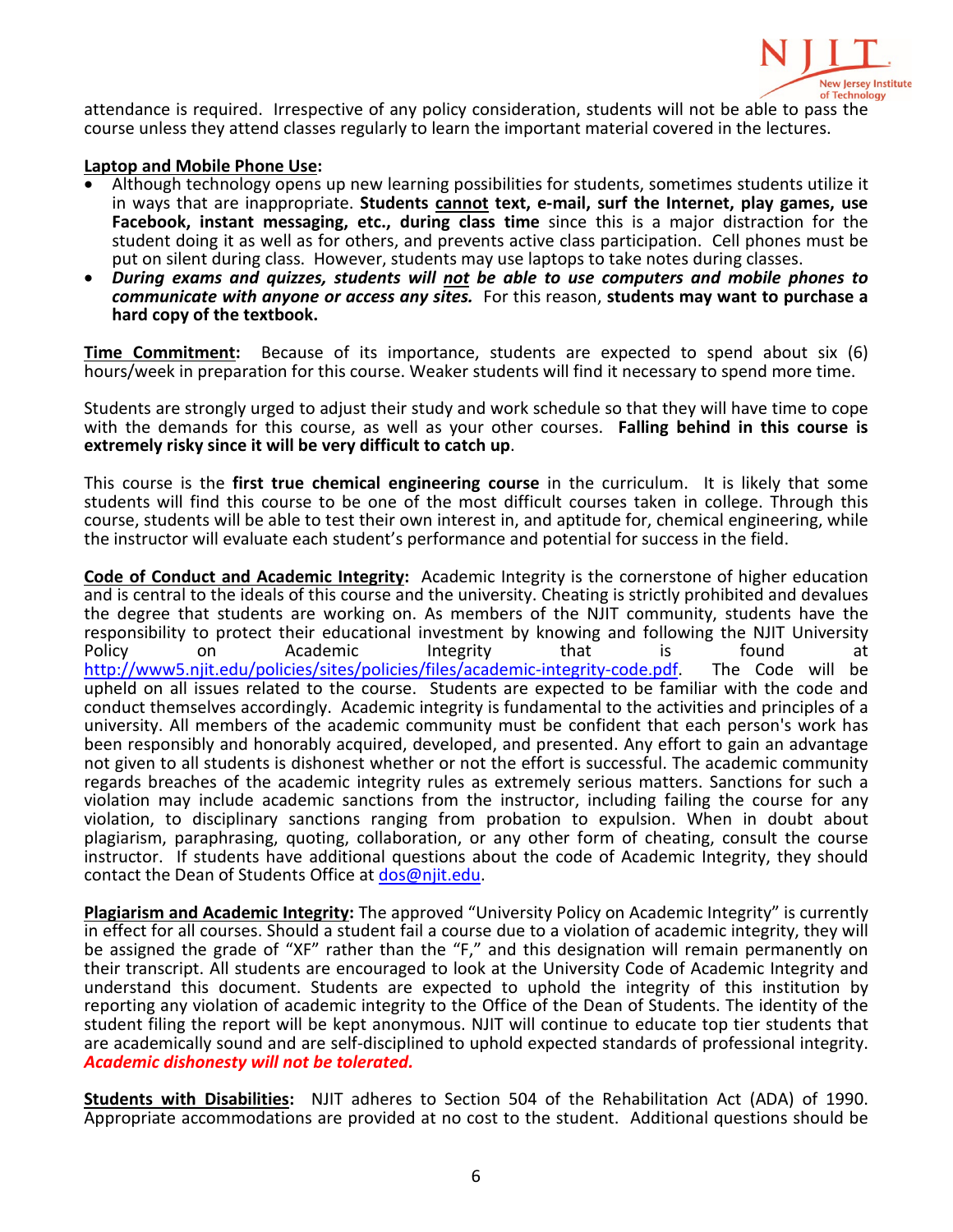

directed to the NJIT Office of Accessibility Resources and Services. For further information, students should visit [https://www.njit.edu/studentsuccess/accessibility.](https://www.njit.edu/studentsuccess/accessibility)

## **Important Dates According to NJIT Calendar (Spring 2022):**

| 17                                                            | Monday        | Martin Luther King, Jr. Day                                        |  |
|---------------------------------------------------------------|---------------|--------------------------------------------------------------------|--|
| 18                                                            | Tuesday       | <b>First Day of Classes</b>                                        |  |
| 22                                                            | Saturday      | Saturday Classes Begin                                             |  |
| 24                                                            | Monday        | Last Day to Add/Drop a Class                                       |  |
| 24                                                            | Monday        | Last Day for 100% Refund, Full or Partial Withdrawal               |  |
| 25                                                            | Tuesday       | W Grades Posted for Course Withdrawals                             |  |
| 31<br>Monday<br>January<br>Partial Withdrawal after this date |               | Last Day for 90% Refund, Full or Partial Withdrawal, No Refund for |  |
| 14                                                            | Monday        | Last Day for 50% Refund, Full Withdrawal                           |  |
| 7                                                             | Monday        | Last Day for 25% Refund, Full Withdrawal                           |  |
| 14                                                            | Monday        | Spring Recess Begins - No Classes Scheduled - University Open      |  |
| 19                                                            | Saturday      | <b>Spring Recess Ends</b>                                          |  |
| 4                                                             | <b>Monday</b> | <b>Last Day to Withdraw from Classes</b>                           |  |
| 15                                                            | Friday        | Good Friday - No Classes Scheduled - University Closed             |  |
| 17                                                            | Sunday        | Easter Sunday - No Classes Scheduled - University Closed           |  |
| 3                                                             | Tuesday       | <b>Friday Classes Meet</b>                                         |  |
| 3                                                             | Tuesday       | Last Day of Classes                                                |  |
| 4                                                             | Wednesday     | Reading Day 1                                                      |  |
| 5                                                             | Thursday      | Reading Day 2                                                      |  |
| 6                                                             | Friday        | <b>Final Exams Begin</b>                                           |  |
| 12                                                            | Thursday      | <b>Final Exams End</b>                                             |  |
| 14                                                            | Saturday      | <b>Final Grades Due</b>                                            |  |
|                                                               |               |                                                                    |  |
|                                                               |               |                                                                    |  |

Additional important dates are available on the web at the following site: [http://www.njit.edu/registrar/calendars/.](http://www.njit.edu/registrar/calendars/)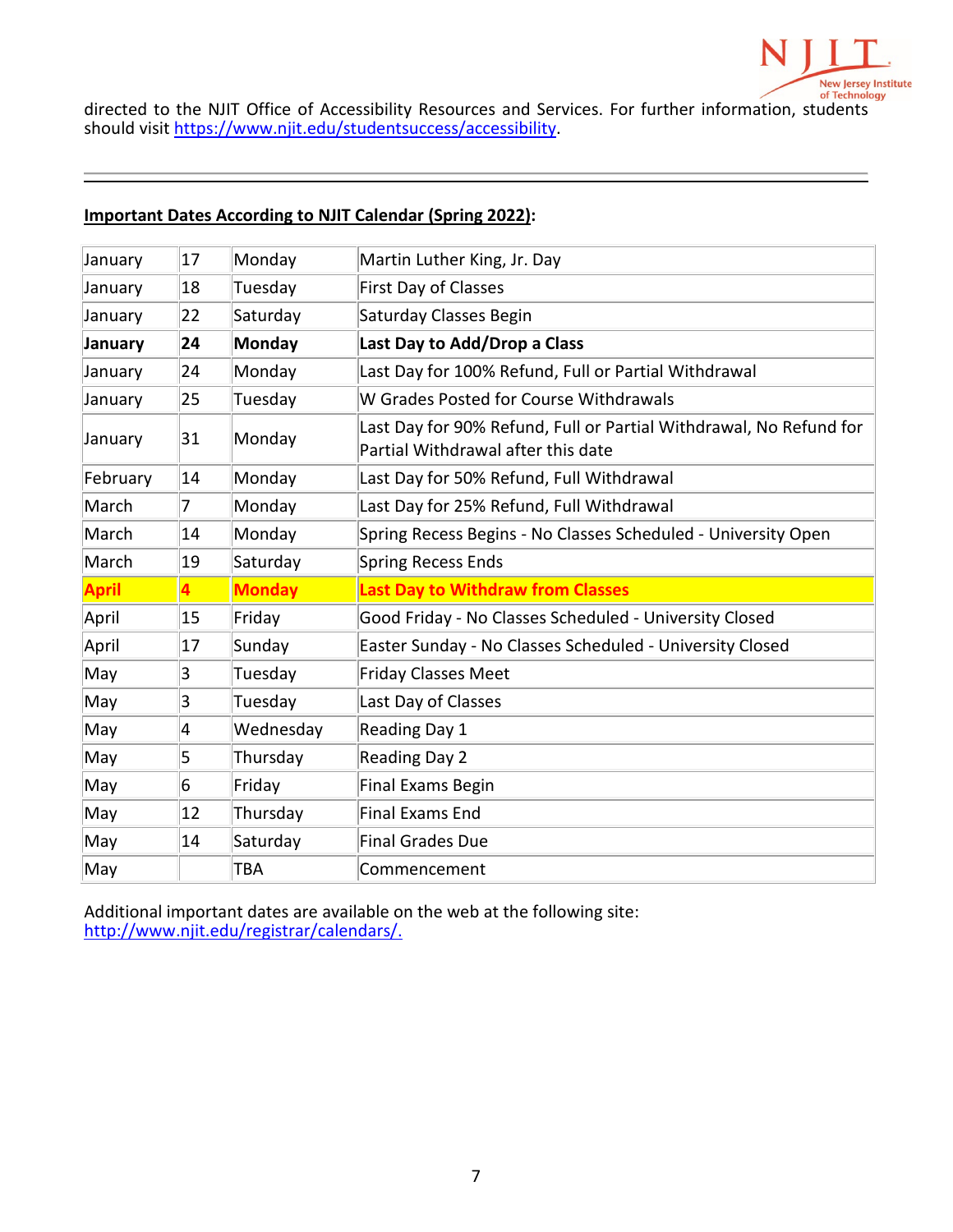

## **Course Outline (Spring 2022)**

| <b>Topic</b>                                          | <b>Chapter in Textbook</b> | <b>Dates</b>            |  |
|-------------------------------------------------------|----------------------------|-------------------------|--|
| Introduction to the Course                            |                            | Jan. 19, 2022           |  |
| <b>Career Opportunities for Chemical Engineers</b>    | Chapter 1                  |                         |  |
| Principles of Chemical Process Calculations           | Chapter 2.1-2.4            |                         |  |
| <b>Systems of Units and Dimensions</b>                |                            |                         |  |
| <b>Conversion of Units</b>                            |                            |                         |  |
| Force and Weight                                      |                            | Jan. 24-Feb. 21,        |  |
| Dimensional Homogeneity and Data Analysis             | Chapter 2.6                | 2022                    |  |
| <b>Numerical Calculation and Estimation</b>           | Chapter 2.5 and 2.7        |                         |  |
| <b>Computational Techniques</b>                       | Appendix A                 |                         |  |
| Processes and Process Variables                       | Chapter 3.1-3.6            |                         |  |
| Exam 1                                                |                            | Feb. 23, 2022           |  |
| <b>Process Classification and Process Flow Sheets</b> | Chapter 4.1                |                         |  |
| Fundamentals of Mass Balance and Calculation of       | Chapter 4.2. 4.3a-4.3c     | Feb. 28-Apr. 4,<br>2022 |  |
| <b>Material Balances</b>                              |                            |                         |  |
| <b>Calculation of Material Balances</b>               | Chapter 4.3d-4.3e          |                         |  |
| <b>Multiple Unit Processes</b>                        | Chapter 4.4                |                         |  |
| Spring Break - No Classes                             |                            | March 14-19, 2022       |  |
| Exam 2                                                |                            | April 6, 2022           |  |
| Recycling and Bypass                                  | Chapter 4.5                |                         |  |
| <b>Reactive Processes</b>                             | Chapter 4.6-4.7            | Apr. 18-May 2,<br>2022  |  |
| <b>Combustion Reaction</b>                            | Chapter 4.8                |                         |  |
| Material Balances on Transient (Unsteady State)       | Chapter 10.1-10.2          |                         |  |
| Processes                                             |                            |                         |  |
| <b>Final Exam (Cumulative)</b>                        | May 6-12, 2022             |                         |  |
|                                                       | (Exam Period)              |                         |  |

**Important**: It is conceivable that some changes in the above outline will take place, depending on the overall performance of the class and the time actually required to cover the most important subjects of the course.